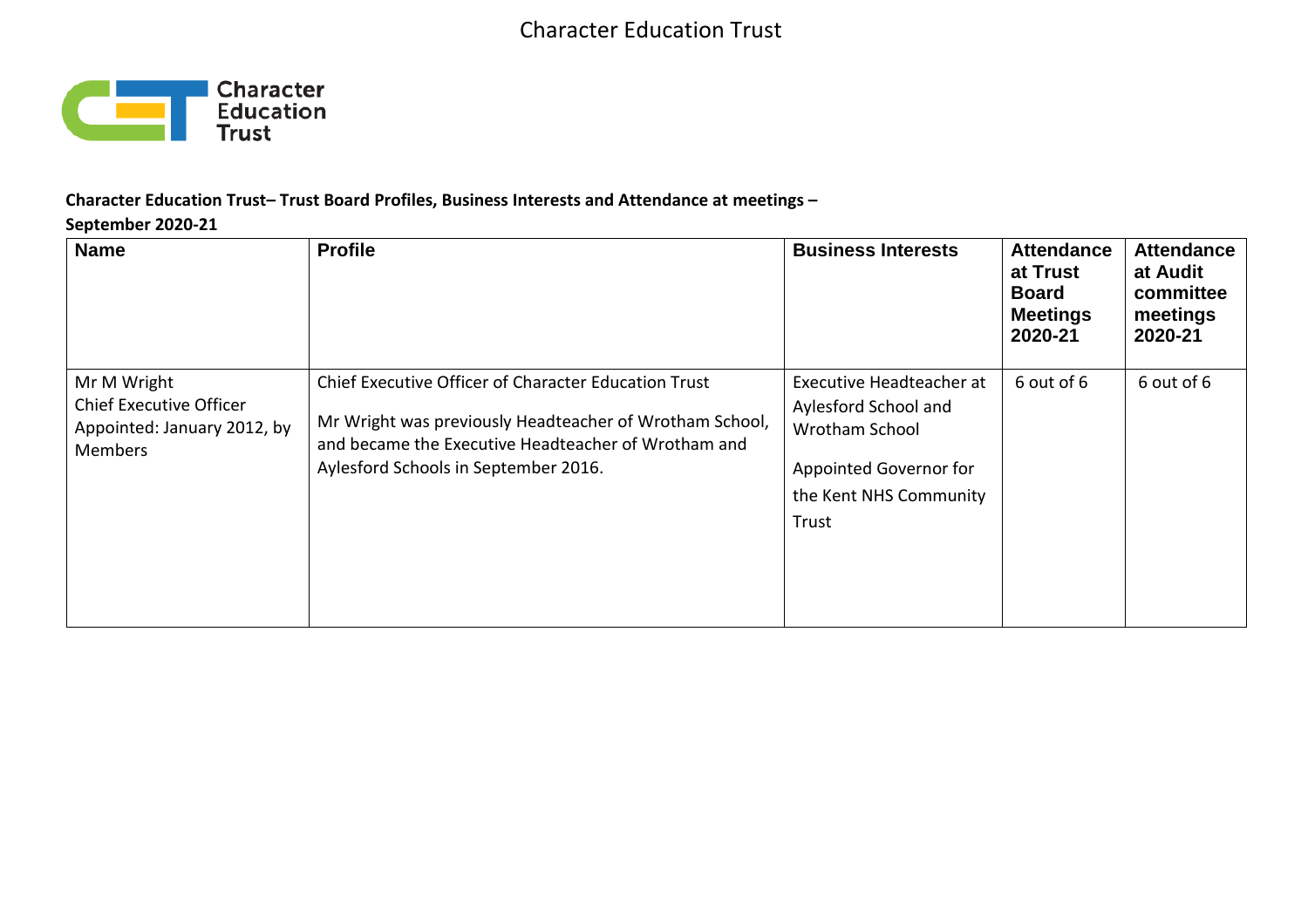## Character Education Trust



| Mrs S Smith<br>Member and Chair of<br><b>Trustees</b><br>Original Signatory<br>Appointed:<br>April 2013, by Members<br>Re-appointed<br>May 2017, by Members                       | Mrs Smith has been Chair of Governors for the last 5 years.<br>She began her teaching career teaching mathematics in<br>1965 at Kidbrooke Comprehensive School. Over the next 39<br>years she became Deputy Head at Hextable School, School<br>Improvement advisor in the Kent advisory and inspection<br>team, Technical and Vocational Initiative Director for Mid<br>Kent and finally Headteacher of Hextable School. Since<br>retiring she has been involved in teacher training and the<br>inspection of British Schools abroad. | Penta International<br>Governor at Aylesford<br>School                                                | 6 out of 6 | 6 out of 6 |
|-----------------------------------------------------------------------------------------------------------------------------------------------------------------------------------|---------------------------------------------------------------------------------------------------------------------------------------------------------------------------------------------------------------------------------------------------------------------------------------------------------------------------------------------------------------------------------------------------------------------------------------------------------------------------------------------------------------------------------------|-------------------------------------------------------------------------------------------------------|------------|------------|
| Mr M Reeve<br>Member<br>Trustee<br>Original Signatory<br>Chair of Finance & Audit<br>Committee<br>Appointed:<br>April 2013, by Members<br>Re-appointed:<br>April 2017, by Members | Mr Reeve has been a Governor of Wrotham school for over<br>25 years, seven of which he held the position of Chair of<br>Governors.<br>He works as an Operations Director for a local high tech<br>innovations company.                                                                                                                                                                                                                                                                                                                | <b>Futronics</b><br>The Village Forum Ltd<br><b>Trax Computing</b><br>Governor at Aylesford<br>School | 6 out of 6 | 6 out of 6 |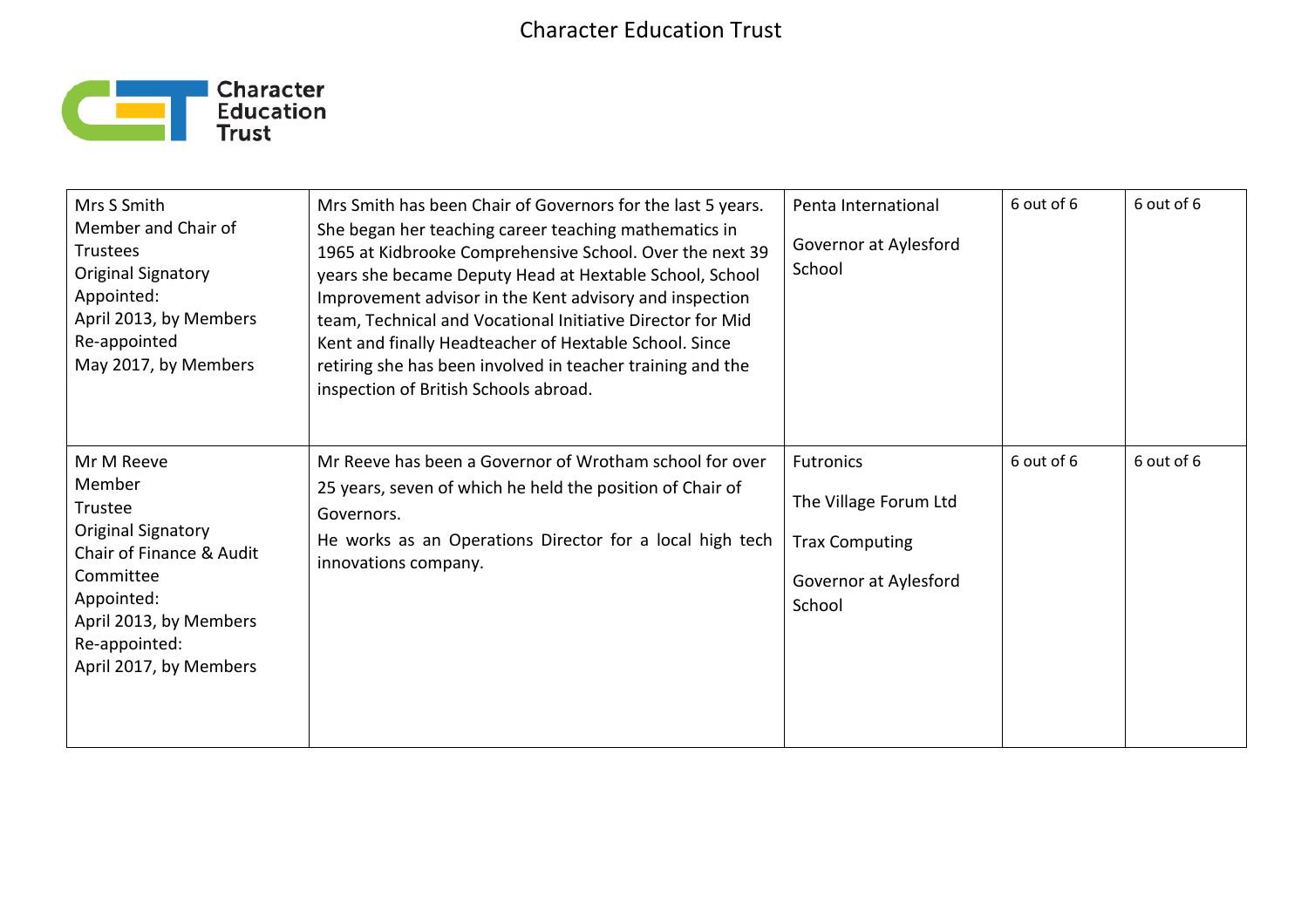# Character Education Trust



| Mr D Turner MBE<br>Trustee Appointed:<br>December 2019, by Members      | Mr Turner has had an extensive business career in<br>electrical and paper industries. He has spent twenty years doing<br>public and private consultancy, thirteen years as Hon Treasurer for<br>the Firefighters Charity. He was a Governor at Mid Kent College<br>for 19 year, 8 of them as chair. He was Honoured in 2000 with an<br>MBE. | None                                                           | 2 out of 6                            | 2 out of 6                            |
|-------------------------------------------------------------------------|---------------------------------------------------------------------------------------------------------------------------------------------------------------------------------------------------------------------------------------------------------------------------------------------------------------------------------------------|----------------------------------------------------------------|---------------------------------------|---------------------------------------|
| Mrs L Blumsum<br>Trustee<br>Appointed:<br>September 2021,<br>by Members | Mrs Blumsum has been a Parent Governor at Aylesford<br>School for four year and is currently Chair of Governors.<br>She has over 25 years local Government experience in<br>housing and environmental health.                                                                                                                               | <b>Employed by Tonbridge</b><br>and Malling Borough<br>Council | N/A<br>Appointed<br>September<br>2021 | N/A<br>Appointed<br>September<br>2021 |